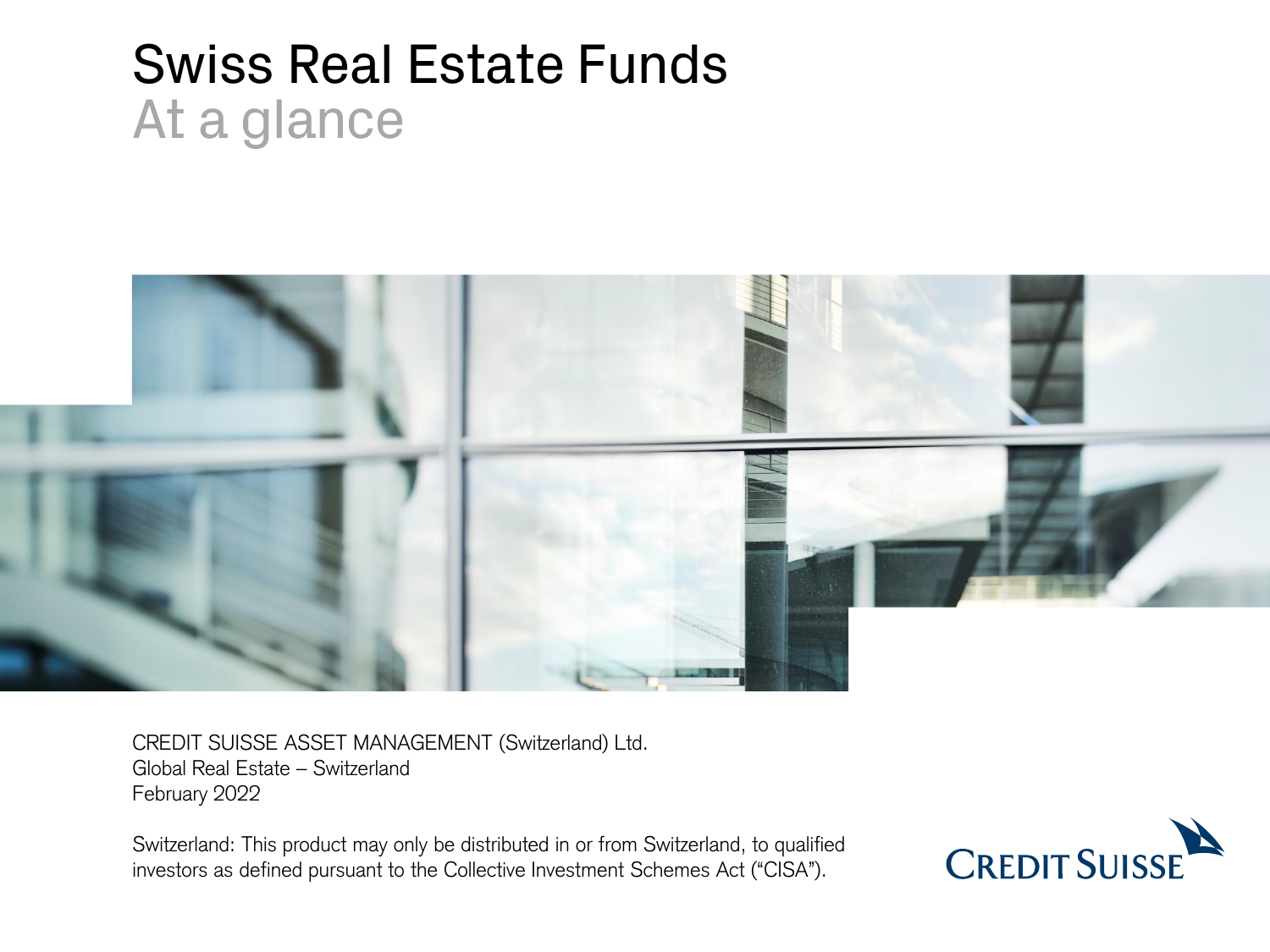# Agios and Disagio of the Swiss Real Estate Funds Average of listed funds<sup>1</sup>: 36.3%



Sources: Credit Suisse Asset Management (Switzerland) Ltd., Datastream, last annual or semi-annual report of the funds Last data point: 28.02.2022

1 If the other funds CS 1a Immo PK and CS REF International are included, the weighted agio is 33.1%.

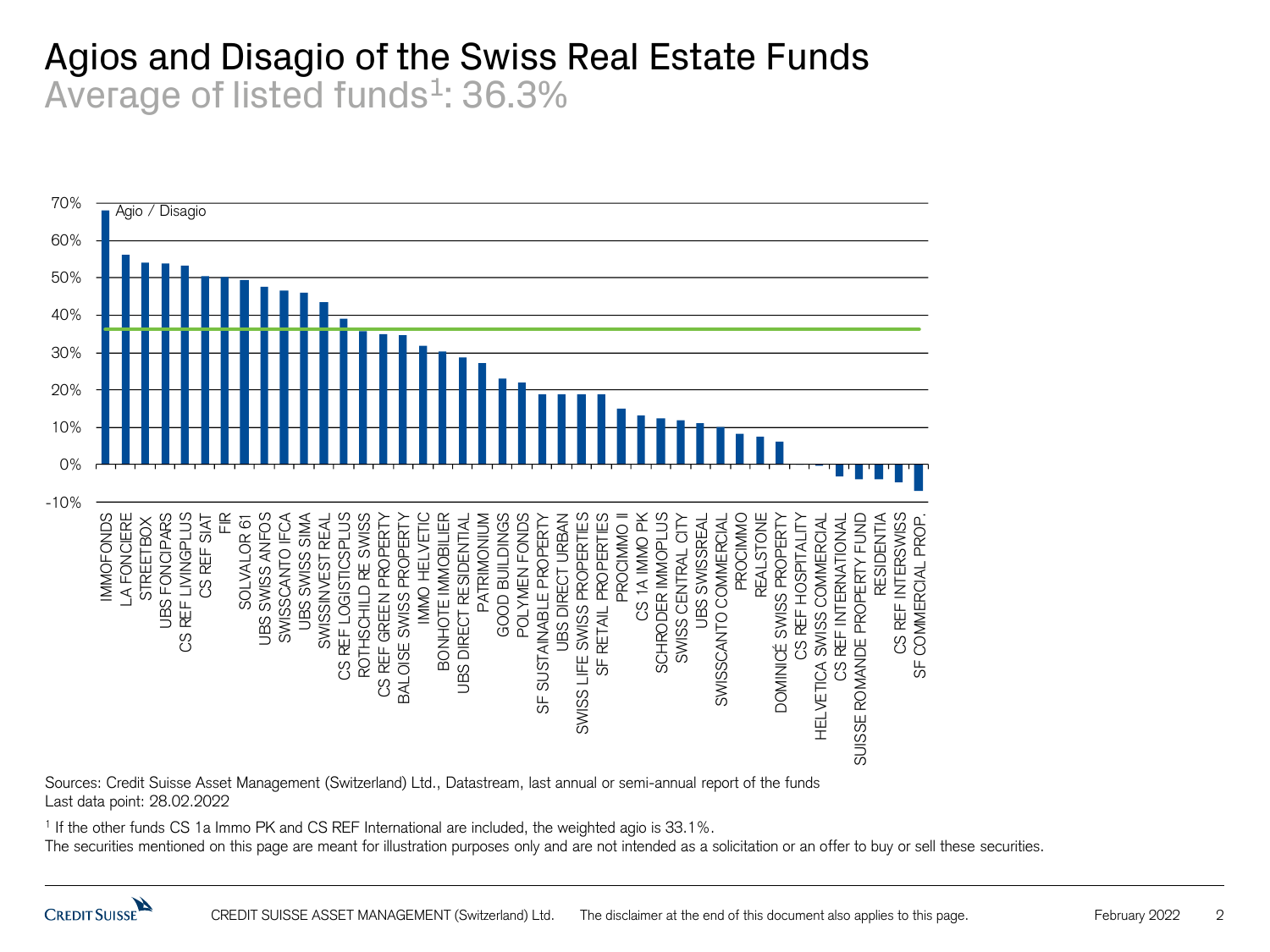#### Agios and Disagio of the Swiss Real Estate funds Month-on-month and year-to-date change



Sources: Credit Suisse Asset Management (Switzerland) Ltd., Datastream, last annual or semi-annual report of the funds Last data point: 28.02.2022

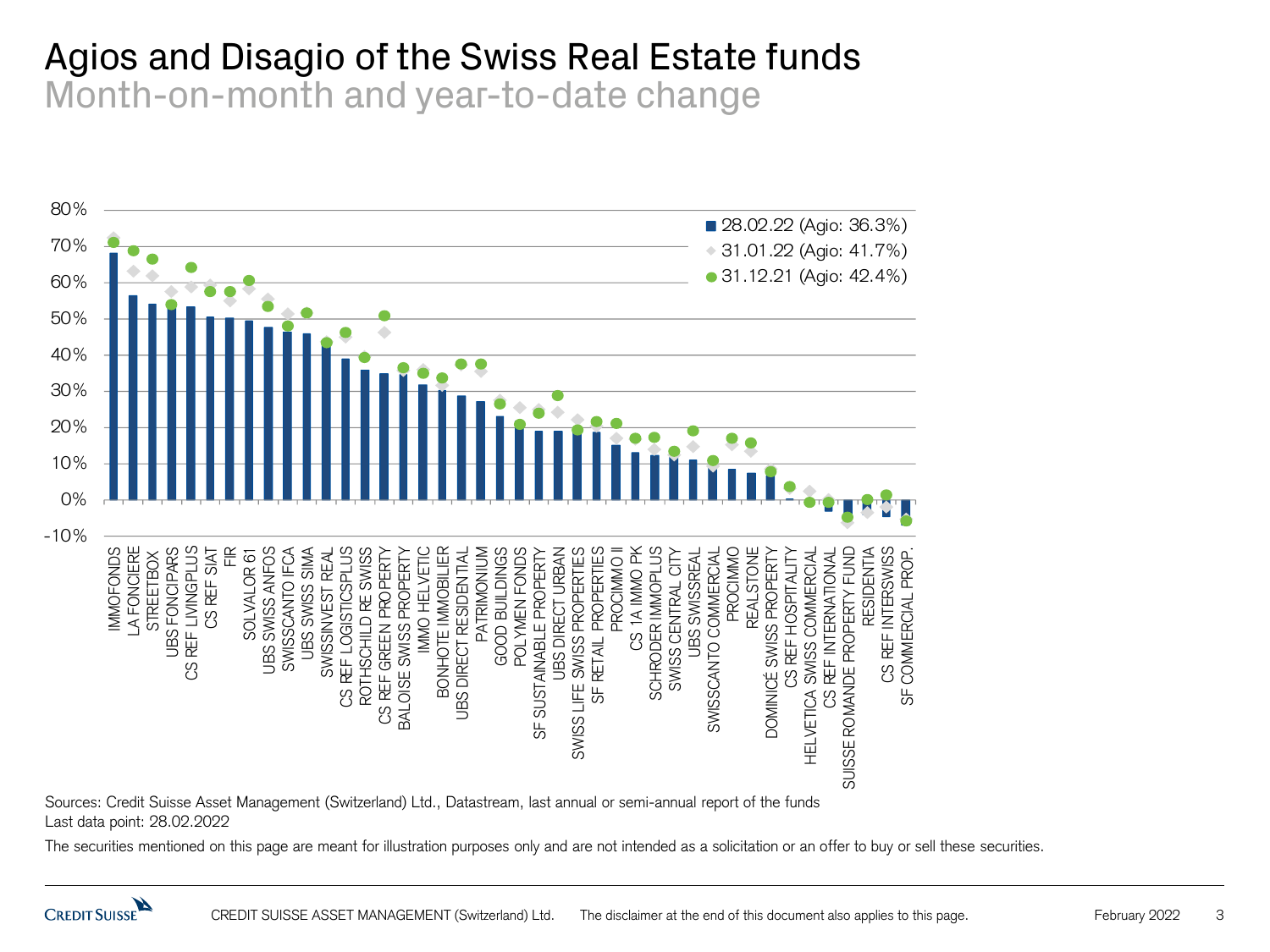#### Agios and Disagio of the Swiss Real Estate funds Close link between Agios and longterm interest rates



Sources: Credit Suisse Asset Management (Switzerland) Ltd., Datastream, last annual or semi-annual report of the funds Last data point: 28.02.2022

The graphic shows the link between longterm interest rates (horizontal axis) and the average Agio/Disagio since 1990 at the end of each quarter. Basically the following rule applies: The higher the interest rates, the lower the Agio/Disagio. Beside the link to interest rates there are other factors influencing the Agio/Disagio like demand sentiment, new products, tax advantages of products, etc.).

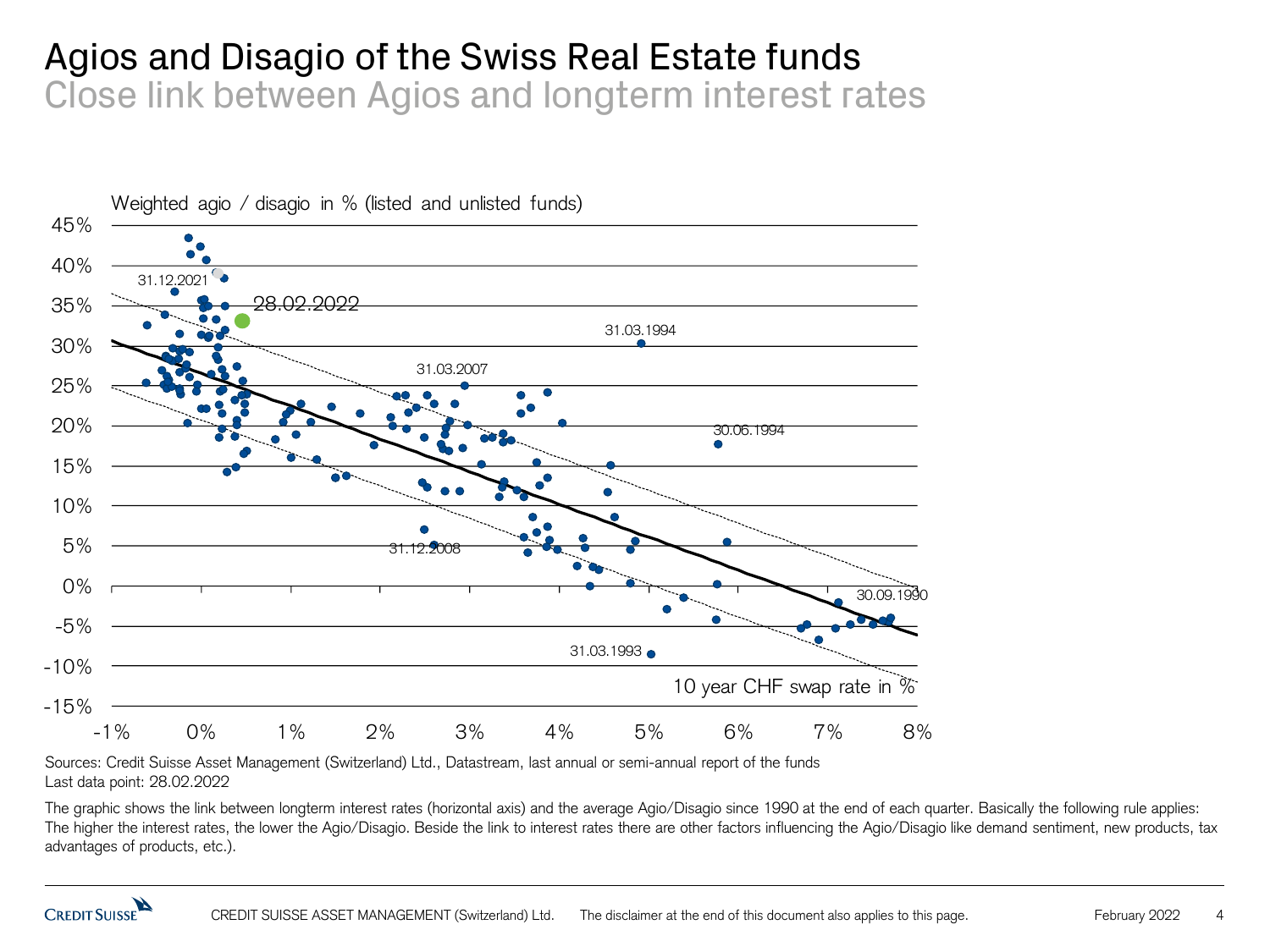#### Agios and Disagio of the Swiss Real Estate funds Development since 1990



Sources: Credit Suisse Asset Management (Switzerland) Ltd., Datastream, last annual or semi-annual report of the funds Last data point: 28.02.2022

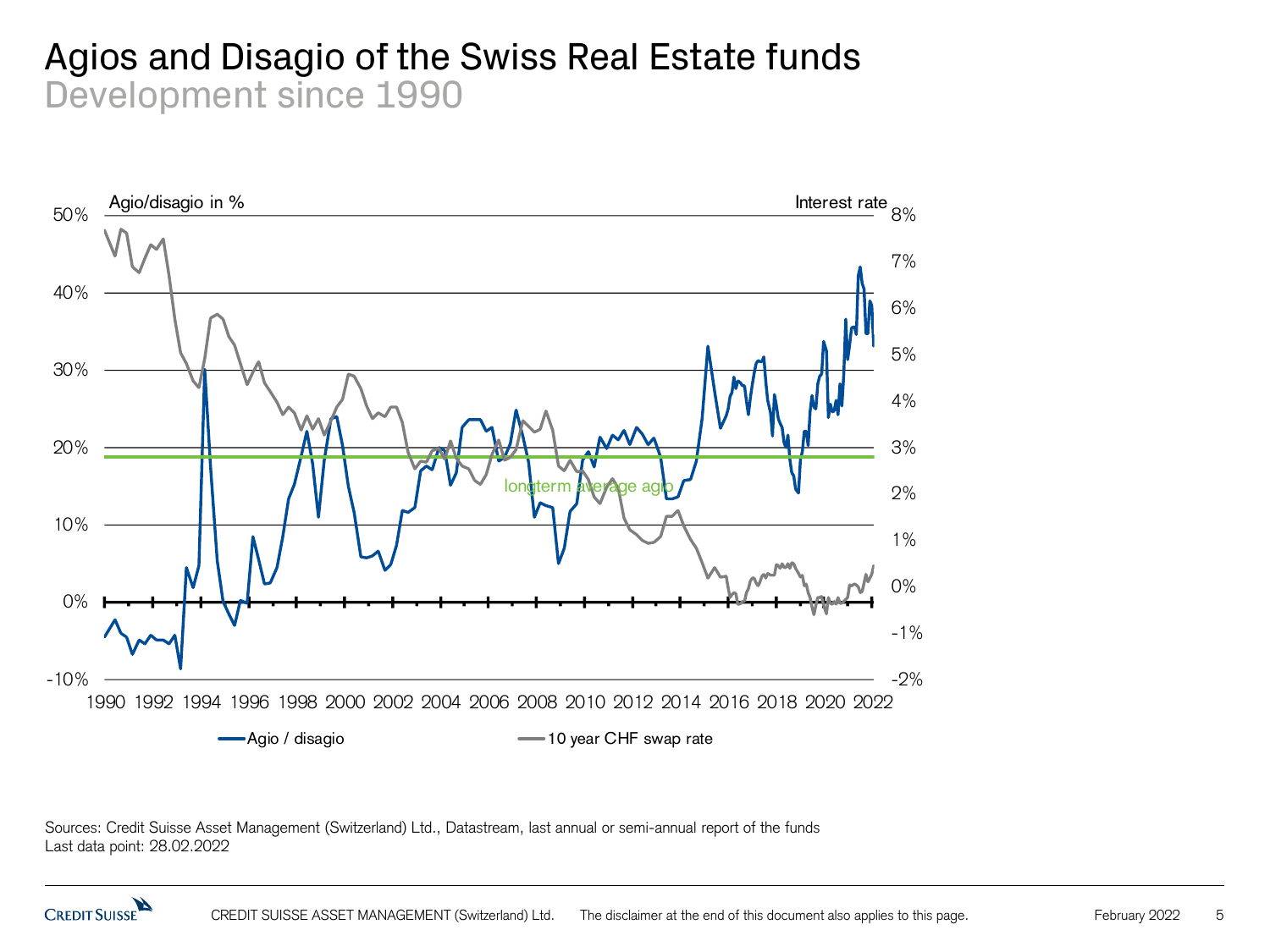# Agio development since October 2008

Development of Commercial and Residential Real Estate Funds



Sources: Credit Suisse Asset Management (Switzerland) Ltd., Datastream, last annual or semi-annual report of the funds Last data point: 28.02.2022

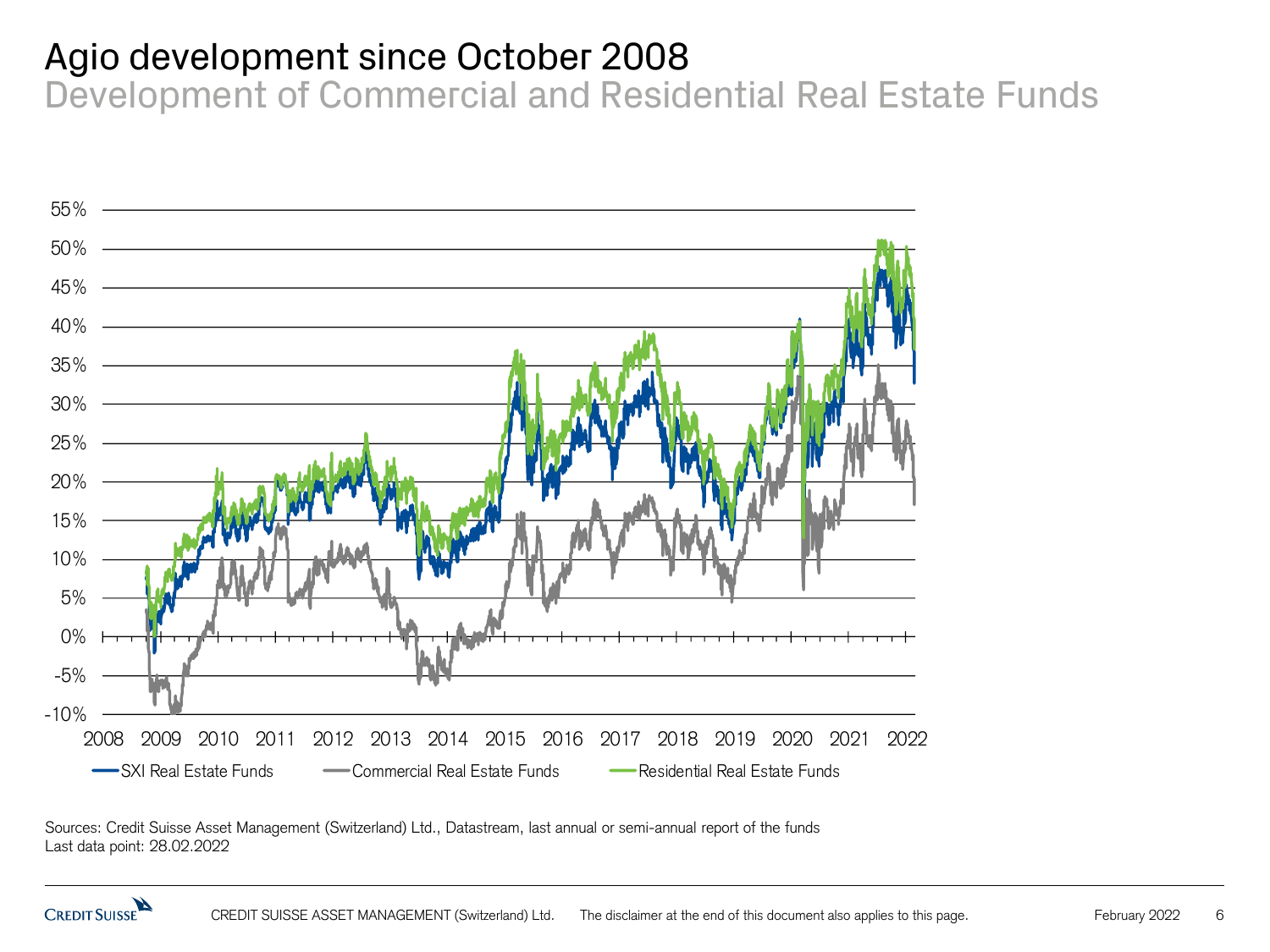# Average monthly turnover of Swiss Real Estate funds Between March 2021 and February 2022 in mn CHF



Sources: Credit Suisse Asset Management (Switzerland) Ltd., Datastream Last data point: 28.02.2022

CS 1a Immo PK, CS REF International: OTC-trading.

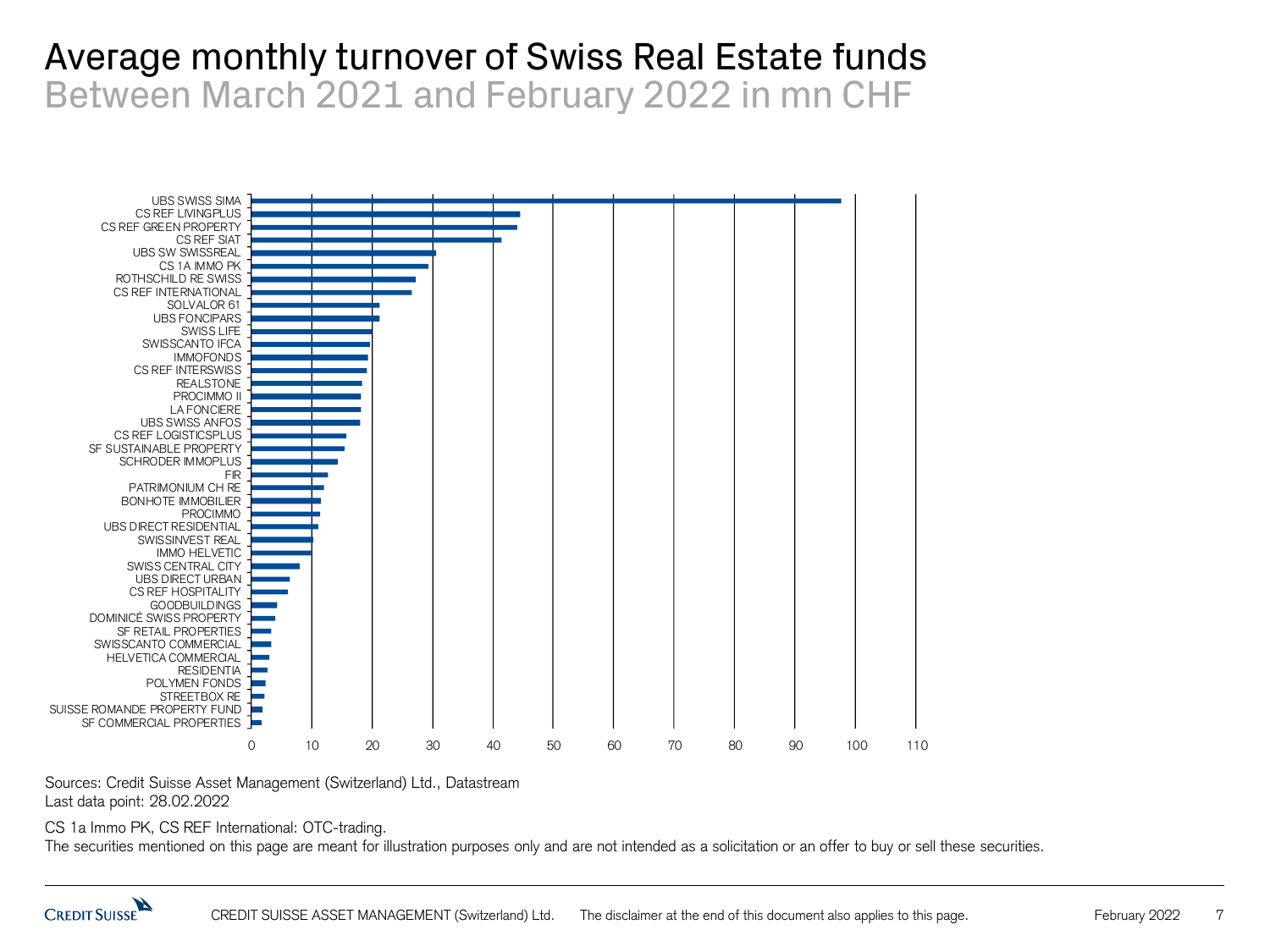# Distribution yield of Swiss Real Estate funds

Distribution per share compared to the share price



Sources: Credit Suisse Asset Management (Switzerland) Ltd., Datastream, last annual report of the funds Last data point: 28.02.2022

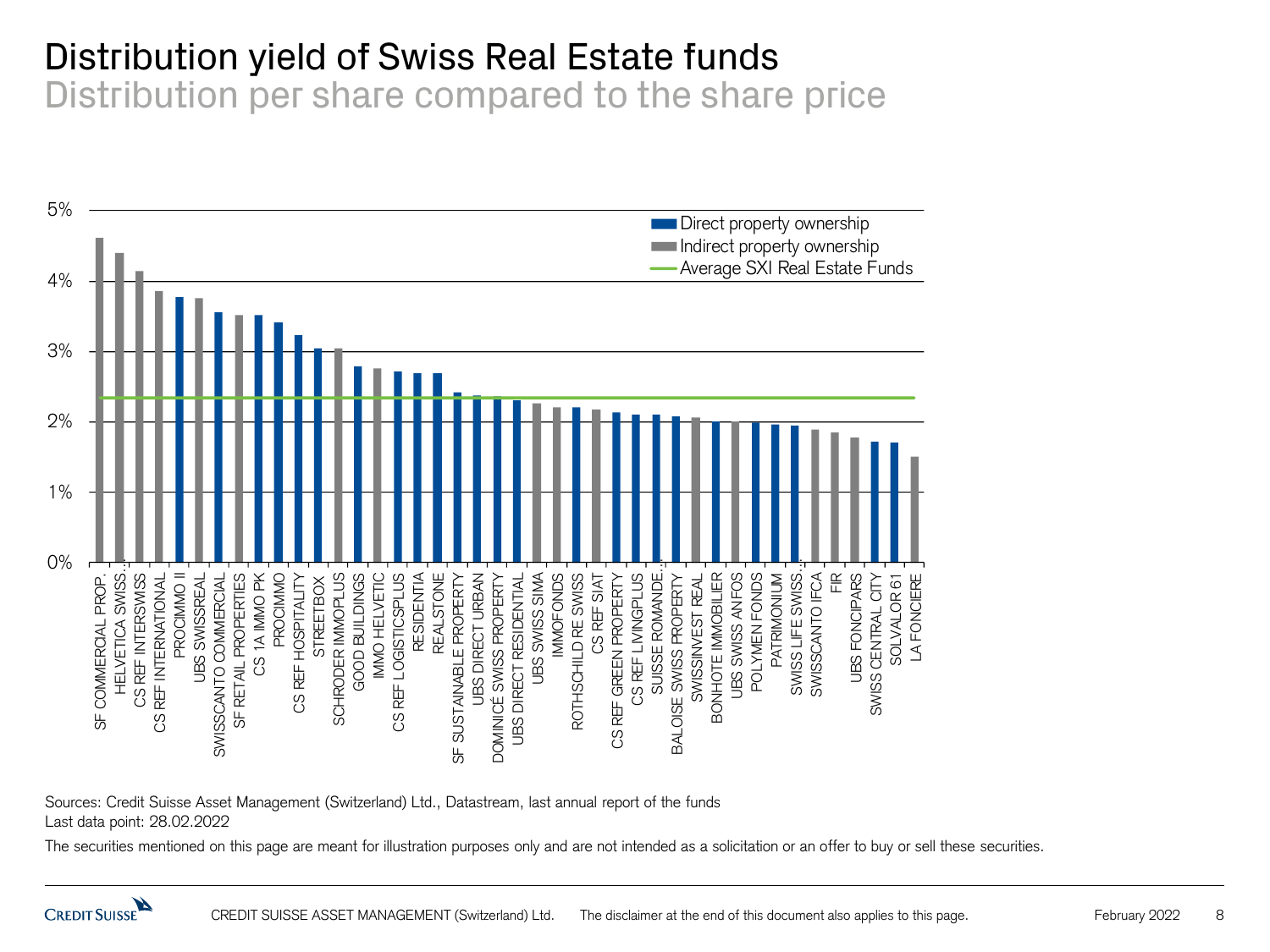# Distribution yield of Swiss Real Estate funds

Compared to 10 year Swiss government benchmark bond



Sources: Credit Suisse Asset Management (Switzerland) Ltd., Datastream, last annual report of the funds

Last data point: 28.02.2022

Historical performance indications and financial market scenarios are not reliable indicators of future performance.

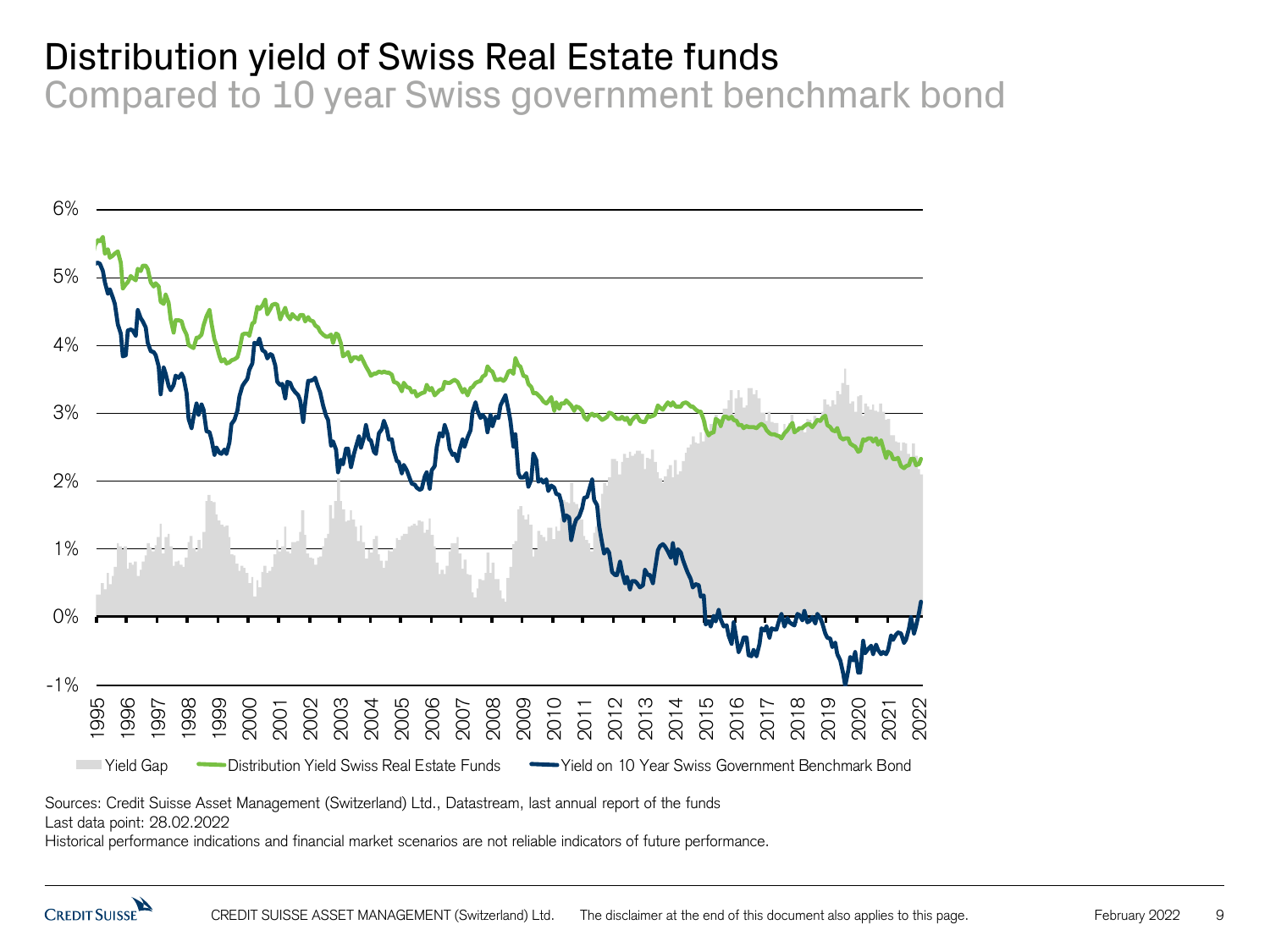#### Comparison of total expense ratios (TERREF GAV) Fund operating expenses of Swiss Real Estate funds



Source: Credit Suisse Asset Management (Switzerland) Ltd., last annual report of the funds Last data point: 28.02.2022

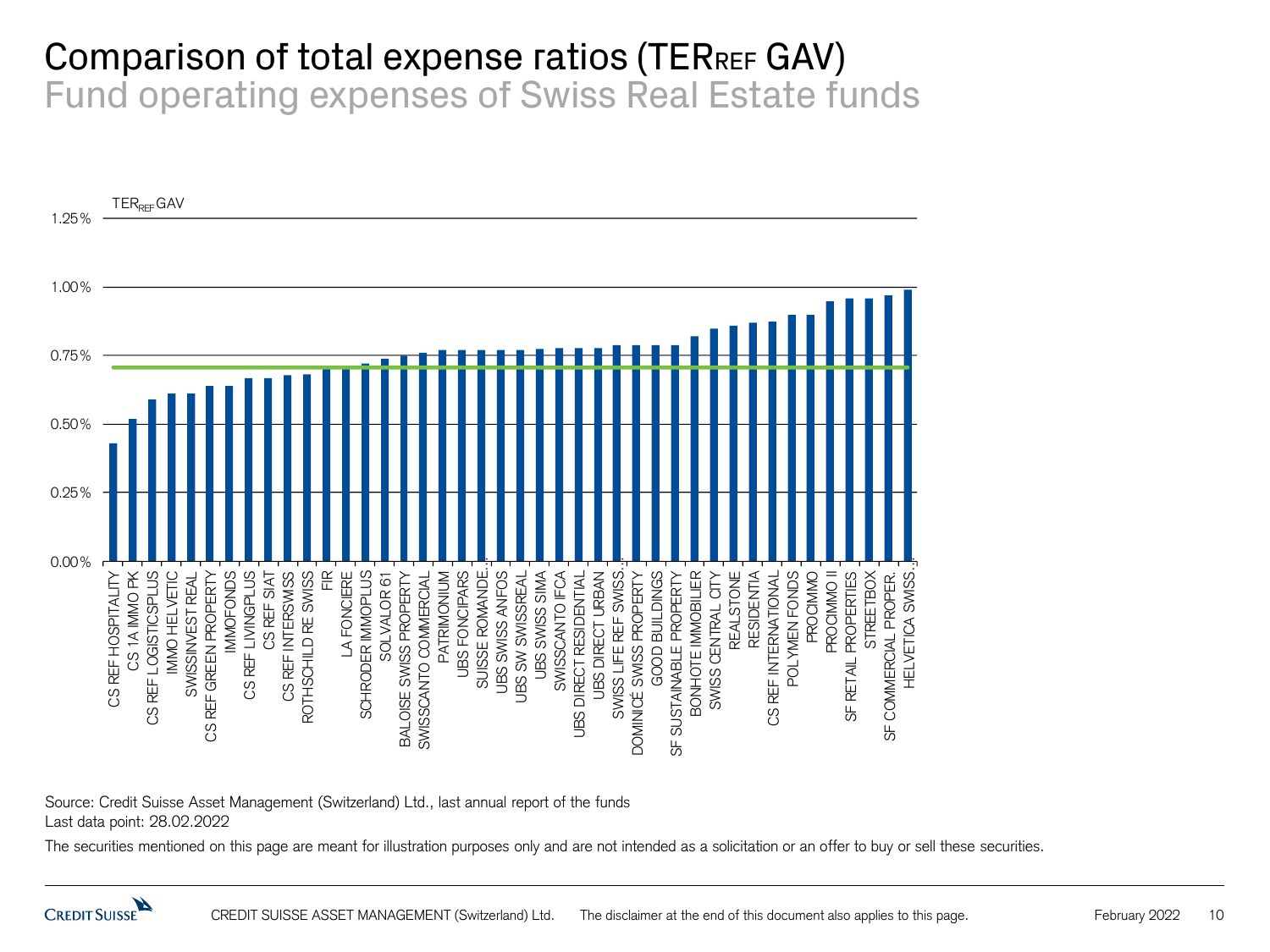#### Comparison of total expense ratios (TERREF MV) Fund operating expenses of Swiss Real Estate funds



Source: Credit Suisse Asset Management (Switzerland) Ltd., last annual report of the funds Last data point: 28.02.2022

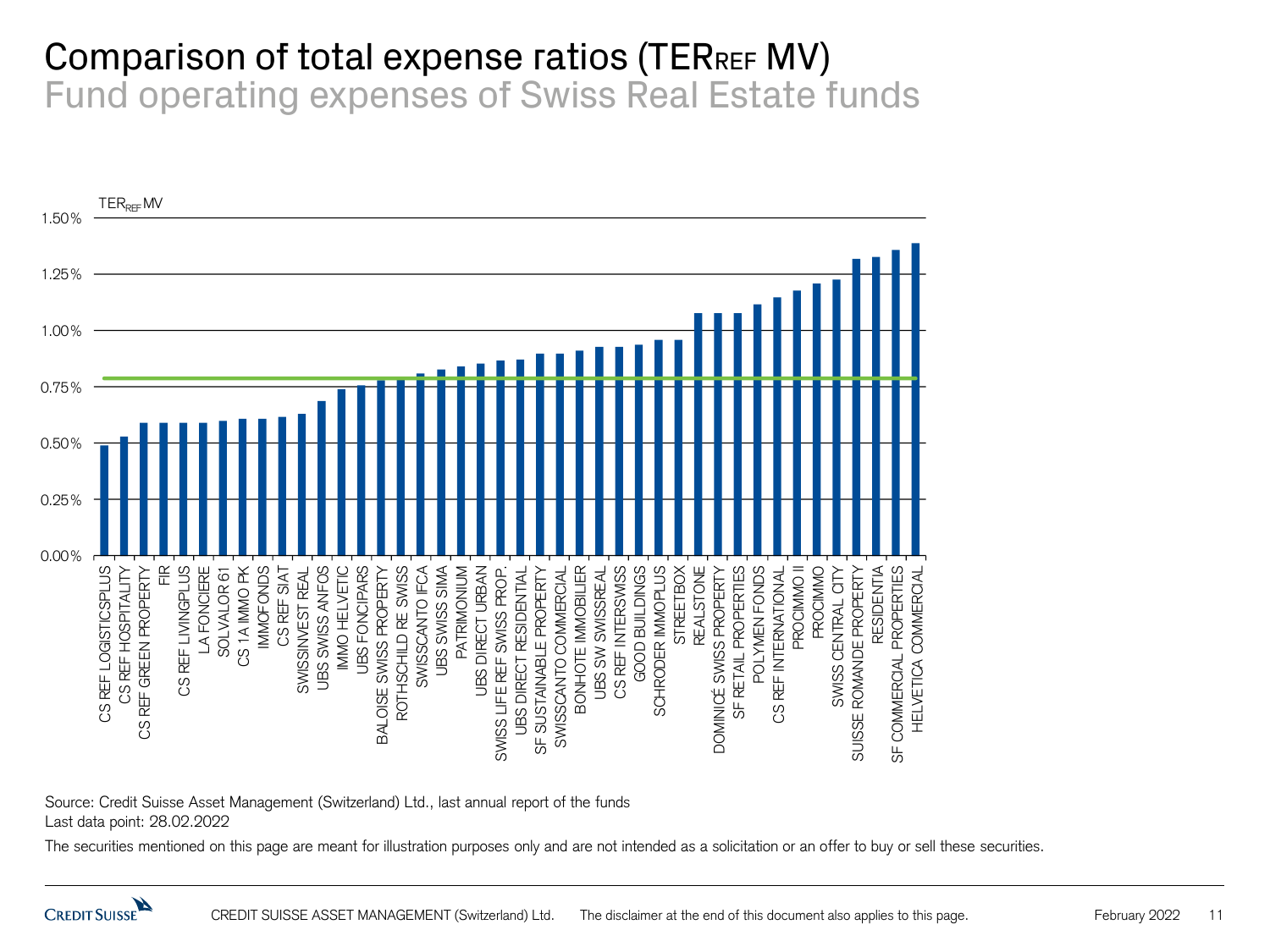# Third-party borrowings In % of aggregate market value



Sources: Credit Suisse Asset Management (Switzerland) Ltd., last annual report of the funds Last data point: 28.02.2022

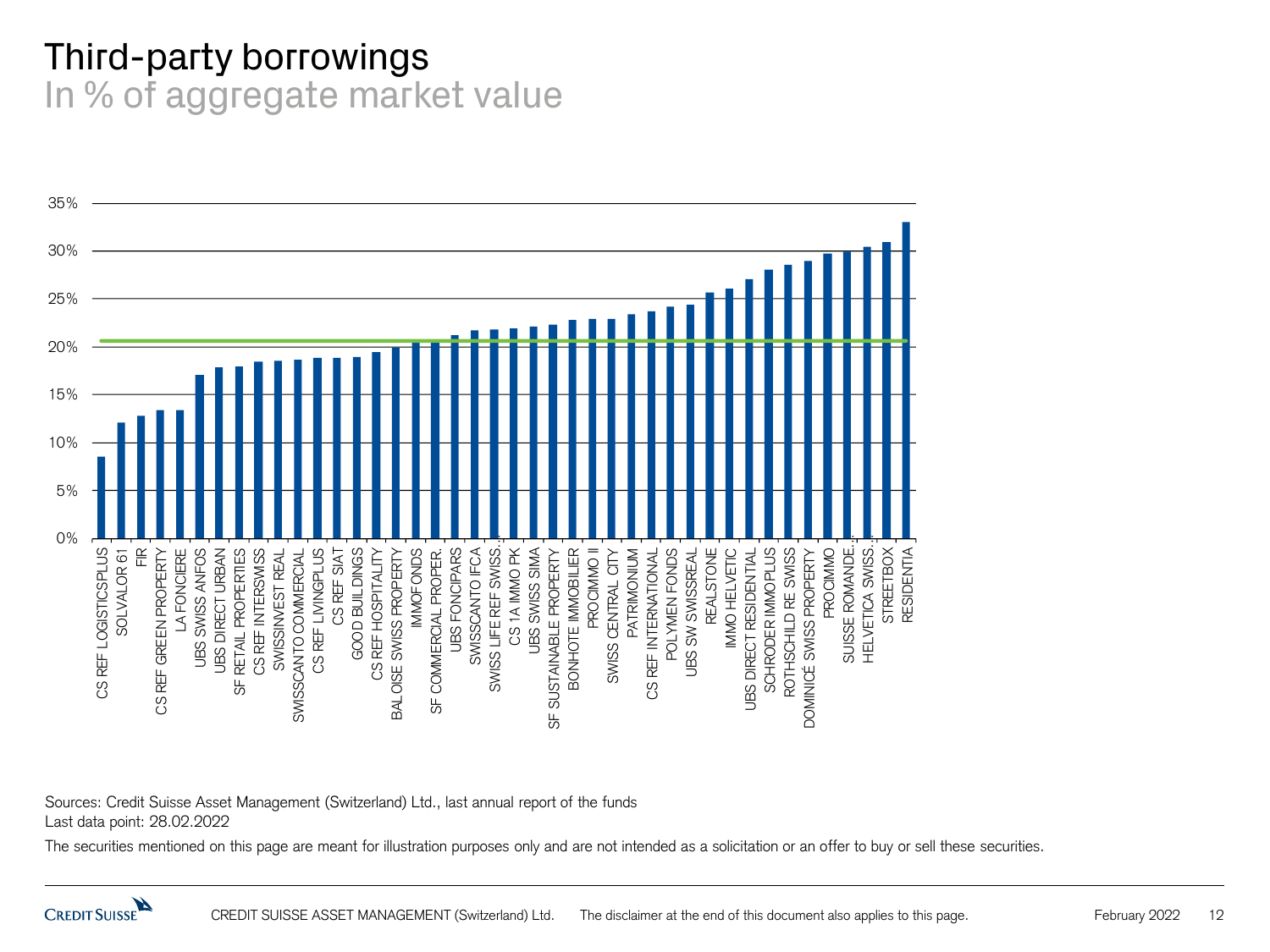# Swiss Real Estate funds at a glance

| Name                                     | Price      | 52 week |         | Performance |         | Vola. | <b>NAV</b> | Agio     | Distribution TERREE |           | Turnover | Total market           | Investment     | Property               |                        |
|------------------------------------------|------------|---------|---------|-------------|---------|-------|------------|----------|---------------------|-----------|----------|------------------------|----------------|------------------------|------------------------|
|                                          |            | high    | low     | <b>YTD</b>  | $-1v$   | $-5v$ | 3 years    | per unit |                     | yield (%) | (MV)     | in mn CHF <sup>4</sup> | capitalization | focus                  | ownership <sup>5</sup> |
|                                          | 28.02.2022 |         |         |             |         | p.a.  | ann.       | (prov.)  |                     |           |          |                        | in mn CHF      |                        |                        |
| <b>UBS SWISS SIMA</b>                    | 143.80     | 152.50  | 135.30  | $-3.2%$     | 7.9%    | 8.7%  | 10.6%      | 98.5     | 46.0%               | 2.3%      | 0.83%    | 97.6                   | 10'300.9 Mixed |                        | Indirect               |
| CS REF SIAT                              | 238.90     | 254.75  | 223.00  | $-3.9%$     | 7.5%    | 6.5%  | 9.7%       | 158.7    | 50.6%               | 2.2%      | 0.62%    | 41.5                   |                | 3'918.8 Residential    | Indirect               |
| CS 1A IMMO PK 1,3                        | 1420.00    | 1505.00 | 1275.00 | $-2.7%$     | 8.4%    | 2.4%  | 12.5%      | 1255.0   | 13.1%               | 3.2%      | 0.61%    | 29.3                   | 4'015.6 Mixed  |                        | Direct                 |
| CS REF LIVINGPLUS                        | 170.70     | 185.20  | 163.20  | $-6.2%$     | $-0.4%$ | 5.8%  | 12.5%      | 111.4    | 53.3%               | 2.1%      | 0.59%    | 44.5                   |                | 3'559.8 Residential    | Direct                 |
| CS REF GREEN PROPERTY                    | 159.00     | 182.00  | 157.70  | $-10.2%$    | $-5.3%$ | 6.2%  | 13.4%      | 117.9    | 34.9%               | 2.1%      | 0.59%    | 44.0                   |                | 3'121.4 Sustainability | Direct                 |
| <b>UBS SWISS ANFOS</b>                   | 89.80      | 95.85   | 85.20   | $-3.3%$     | 4.9%    | 8.6%  | 10.9%      | 60.9     | 47.5%               | 2.0%      | 0.69%    | 18.0                   |                | 3'189.1 Residential    | Indirect               |
| CS REF INTERNATIONAL 2.3                 | 1035.00    | 1135.00 | 1025.00 | $-1.9%$     | $-3.6%$ | 0.2%  | 9.8%       | 1067.6   | $-3.1%$             | 3.9%      | 1.15%    | 26.6                   |                | 3'164.4 International  | Indirect               |
| ROTHSCHILD RE SWISS                      | 163.50     | 179.00  | 151.90  | $-2.0%$     | 11.8%   | 9.3%  | 11.8%      | 120.5    | 35.7%               | 2.2%      | 0.79%    | 27.3                   |                | 2'247.6 Residential    | Direct                 |
| SWISS LIFE REF SWISS PROPERTIES          | 133.00     | 148.00  | 127.10  | $-0.1%$     | 6.7%    | 0.0%  | 0.0%       | 111.9    | 18.9%               | 2.0%      | 0.87%    | 20.0                   | 2'154.6 Mixed  |                        | Direct                 |
| <b>IMMOFONDS</b>                         | 610.00     | 636.00  | 541.00  | $-1.2%$     | 14.9%   | 9.8%  | 10.0%      | 363.0    | 68.0%               | 2.2%      | 0.61%    | 19.3                   |                | 2'142.0 Residential    | Indirect               |
| <b>UBS FONCIPARS</b>                     | 143.00     | 147.30  | 126.50  | 0.4%        | 17.8%   | 11.6% | 11.9%      | 93.0     | 53.8%               | 1.8%      | 0.76%    | 21.2                   |                | 2'037.9 Residential    | Indirect               |
| LA FONCIERE                              | 146.00     | 159.50  | 136.80  | $-3.3%$     | 7.3%    | 8.7%  | 13.3%      | 93.4     | 56.3%               | 1.6%      | 0.59%    | 18.1                   |                | 1'986.8 Residential    | Mixte                  |
| <b>REALSTONE</b>                         | 136.00     | 154.40  | 130.20  | $-6.7%$     | 1.5%    | 1.1%  | 13.9%      | 126.7    | 7.4%                | 2.7%      | 1.08%    | 18.4                   |                | 1'824.5 Residential    | Direct                 |
| SWISSCANTO IFCA                          | 173.90     | 181.00  | 159.70  | $-0.6%$     | 9.9%    | 6.6%  | 11.2%      | 118.7    | 46.5%               | 1.9%      | 0.81%    | 19.6                   |                | 1'831.7 Residential    | Indirect               |
| FIR.                                     | 229.00     | 253.50  | 220.10  | $-4.0%$     | 4.6%    | 6.7%  | 10.2%      | 152.6    | 50.1%               | 1.9%      | 0.59%    | 12.7                   |                | 1'745.7 Residential    | Mixte                  |
| <b>SCHRODER IMMOPLUS</b>                 | 157.90     | 178.00  | 154.10  | $-3.4%$     | 0.4%    | 4.1%  | 13.5%      | 140.4    | 12.4%               | 3.0%      | 0.96%    | 14.4                   |                | 1'686.4 Commercial     | Indirect               |
| <b>CS REF INTERSWISS</b>                 | 183.70     | 223.00  | 180.30  | $-5.5%$     | $-3.7%$ | 2.0%  | 14.0%      | 192.6    | $-4.6%$             | 4.0%      | 0.93%    | 19.2                   |                | 1'650.5 Commercial     | Indirect               |
| UBS SW SWISSREAL                         | 70.40      | 82.00   | 68.35   | $-6.1%$     | $-1.3%$ | 4.1%  | 12.7%      | 63.4     | 11.1%               | 3.8%      | 0.93%    | 30.7                   |                | 1'610.7 Commercial     | Indirect               |
| SOLVALOR 61                              | 311.00     | 333.50  | 297.00  | $-5.8%$     | 1.9%    | 5.9%  | 11.9%      | 208.1    | 49.4%               | 1.7%      | 0.60%    | 21.3                   |                | 1'575.0 Residential    | Mixte                  |
| <b>IMMO HELVETIC</b>                     | 239.00     | 248.00  | 221.90  | $-1.8%$     | 11.7%   | 4.1%  | 11.0%      | 181.4    | 31.8%               | 2.8%      | 0.74%    | 10.0                   |                | 1'242.8 Residential    | Indirect               |
| SF SUSTAINABLE PROPERTY                  | 145.00     | 160.30  | 141.30  | $-3.7%$     | $-2.1%$ | 5.1%  | 11.3%      | 121.9    | 19.0%               | 2.4%      | 0.90%    | 15.4                   |                | 1'220.4 Residential    | Direct                 |
| SWISSINVEST REAL                         | 220.00     | 228.50  | 197.60  | 0.5%        | 16.3%   | 6.9%  | 11.3%      | 153.3    | 43.5%               | 2.1%      | 0.63%    | 10.2                   |                | 1'162.9 Residential    | Indirect               |
| <b>BONHOTE IMMOBILIER</b>                | 158.50     | 167.00  | 153.60  | $-1.9%$     | 4.3%    | 3.9%  | 8.4%       | 121.7    | 30.3%               | 2.0%      | 0.91%    | 11.6                   |                | 1'134.9 Residential    | Direct                 |
| <b>PATRIMONIUM</b>                       | 189.00     | 209.90  | 183.00  | $-7.1%$     | 5.1%    | 7.2%  | 13.4%      | 148.6    | 27.2%               | 2.0%      | 0.84%    | 12.1                   |                | 1'017.7 Residential    | Direct                 |
| CS REF LOGISTICSPLUS                     | 143.50     | 150.00  | 135.00  | $-4.3%$     | 6.8%    | 12.2% | 15.8%      | 103.3    | 38.9%               | 2.7%      | 0.49%    | 15.8                   |                | 1'004.5 Logistics      | Direct                 |
| <b>PROCIMMO</b>                          | 158.20     | 173.50  | 151.60  | $-5.7%$     | 7.1%    | 2.5%  | 14.8%      | 146.0    | 8.4%                | 3.4%      | 1.21%    | 11.4                   |                | 943.1 Commercial       | Direct                 |
| <b>UBS DIRECT RESIDENTIAL</b>            | 18.20      | 21.25   | 17.55   | $-5.7%$     | 4.0%    | 2.9%  | 15.2%      | 14.1     | 28.7%               | 2.3%      | 0.87%    | 11.0                   |                | 845.7 Residential      | Direct                 |
| <b>BALOISE SWISS PROPERTY</b>            | 145.70     | n.a.    | n.a.    | n.a.        | n.a.    | n.a.  | n.a.       | 107.3    | 34.7%               | 2.1%      | 0.78%    | n.a.                   |                | 860.5 Residential      | Direct                 |
| SF RETAIL PROPERTIES                     | 123.50     | 136.00  | 114.00  | $-1.6%$     | 7.2%    |       | 13.5%      | 103.9    | 18.8%               | 3.5%      | 1.08%    | 3.4                    |                | 750.3 Commercial       | Indirect               |
| CS REF HOSPITALITY                       | 77.40      | 85.40   | 72.80   | $-3.0%$     | 4.5%    | 1.0%  | 14.7%      | 77.2     | 0.3%                | 3.2%      | 0.53%    | 6.1                    |                | 658.4 Hospitality      | Direct                 |
| SWISSCANTO COMMERCIAL                    | 115,00     | 128.00  | 109.80  | 0.0%        | 6.2%    | 1.6%  | 18.6%      | 104.4    | 10.1%               | 3.6%      | 0.90%    | 3.3                    | 598.3 Mixed    |                        | Direct                 |
| PROCIMMO II                              | 138.00     | 149.00  | 134.50  | 0.0%        | 0.0%    |       |            | 119.9    | 15.1%               | 3.8%      | 1.18%    | 18.2                   |                | 545.1 Commercial       | Direct                 |
| <b>UBS DIRECT URBAN</b>                  | 13.85      | 15.95   | 13.10   | $-7.1%$     | 4.1%    | 3.6%  | 13.2%      | 11.6     | 18.9%               | 2.4%      | 0.85%    | 6.4                    | 498.5 Mixed    |                        | Direct                 |
| HELVETICA SWISS COMMERCIAL               | 116.00     | 123.20  | 108.00  | 0.9%        | 10.3%   |       |            | 116.4    | $-0.4%$             | 4.4%      | 1.39%    | 3.1                    |                | 503.8 Commercial       | Indirect               |
| SWISS CENTRAL CITY                       | 121.50     | 124.00  | 119.90  | $-1.1%$     | n.a.    |       | n.a.       | 108.7    | 11.8%               | 1.7%      | 1.23%    | 8.0                    |                | 462.0 Residential      | Direct                 |
| POLYMEN FONDS                            | 167.00     | 172.90  | 153.40  | 1.2%        | 8.9%    | 5.6%  |            | 137.0    | 21.9%               | 2.0%      | 1.12%    | 2.4                    |                | 435.9 Residential      | Direct                 |
| DOMINICÉ SWISS PROPERTY                  | 127.00     | 130.80  | 115.00  | $-0.8%$     | 11.7%   |       |            | 119.6    | 6.2%                | 2.4%      | 1.08%    | 4.0                    |                | 381.0 Residential      | Direct                 |
| GOOD BUILDINGS                           | 143.60     | 148.80  | 133.00  | $-2.3%$     | 8.3%    |       |            | 116.7    | 23.0%               | 2.8%      | 0.94%    | 4.3                    |                | 315.9 Residential      | Direct                 |
| SUISSE ROMANDE PROPERTY                  | 114.00     | 118.40  | 105.00  | 1.0%        | 3.9%    |       |            | 118.5    | $-3.8%$             | 2.1%      | 1.32%    | 1.9                    |                | 306.0 Residential      | Direct                 |
| SF COMMERCIAL PROPERTIES                 | 92.00      | 102.50  | 85.10   | $-0.5%$     | $-3.0%$ | 0.0%  |            | 98.9     | $-6.9%$             | 4.6%      | 1.36%    | 1.7                    |                | 220.8 Commercial       | Indirect               |
| <b>STREETBOX</b>                         | 493.00     | 560.00  | 483.00  | $-7.2%$     | $-5.2%$ |       |            | 319.9    | 54.1%               | 3.0%      | 0.96%    | 2.3                    |                | 211.8 self storage     | Direct                 |
| <b>RESIDENTIA</b>                        | 111.50     | 121.30  | 110.00  | $-3.4%$     | $-1.6%$ |       |            | 116.1    | $-4.0%$             | 2.7%      | 1.33%    | 2.8                    |                | 178.4 Residential      | Direct                 |
| SXI REAL ESTATE FUNDS BROAD <sup>3</sup> |            |         |         | $-3.6%$     | 5.5%    | 6.2%  | 9.4%       |          | 36.3%               | 2.4%      | 0.79%    | 629.3                  | 62'082.1       |                        |                        |

Sources: Credit Suisse Asset Management (Switzerland) Ltd., Datastream, last annual or semi-annual report of the funds Last data point: 28.02.2022

<sup>1</sup> CS 1a Immo PK is restricted to tax-exempt domestic occupational benefit institutions and tax-exempt domestic social insurance institutions and compensation funds.

<sup>2</sup> CS REF International is restricted to qualified investors as defined in art. 10, para. 3 CISA in accordance with art. 6, para. 1 CISO.

<sup>3</sup> CS REF International and CS 1a Immo PK are no constituents of the SXI Real Estate Funds Broad TR index

 $4$  Monthly turnover – average of the last 12 months.

<sup>5</sup> Taxation of Swiss real estate funds differs depending on whether a fund holds it properties in direct ownership or indirectly via real estate companies (affiliates of the fund). Historical performance indications and financial market scenarios are no reliable indicators of future performance. The performance data do not take into account the commissions and costs incurred on the issue and redemption of fund units. The securities mentioned on this page are meant for illustration purposes only and are not intended as a solicitation or an offer to buy or sell these securities. The securities mentioned on this page are meant for illustration purposes only and are not intended as a solicitation or an offer to buy or sell these securities.

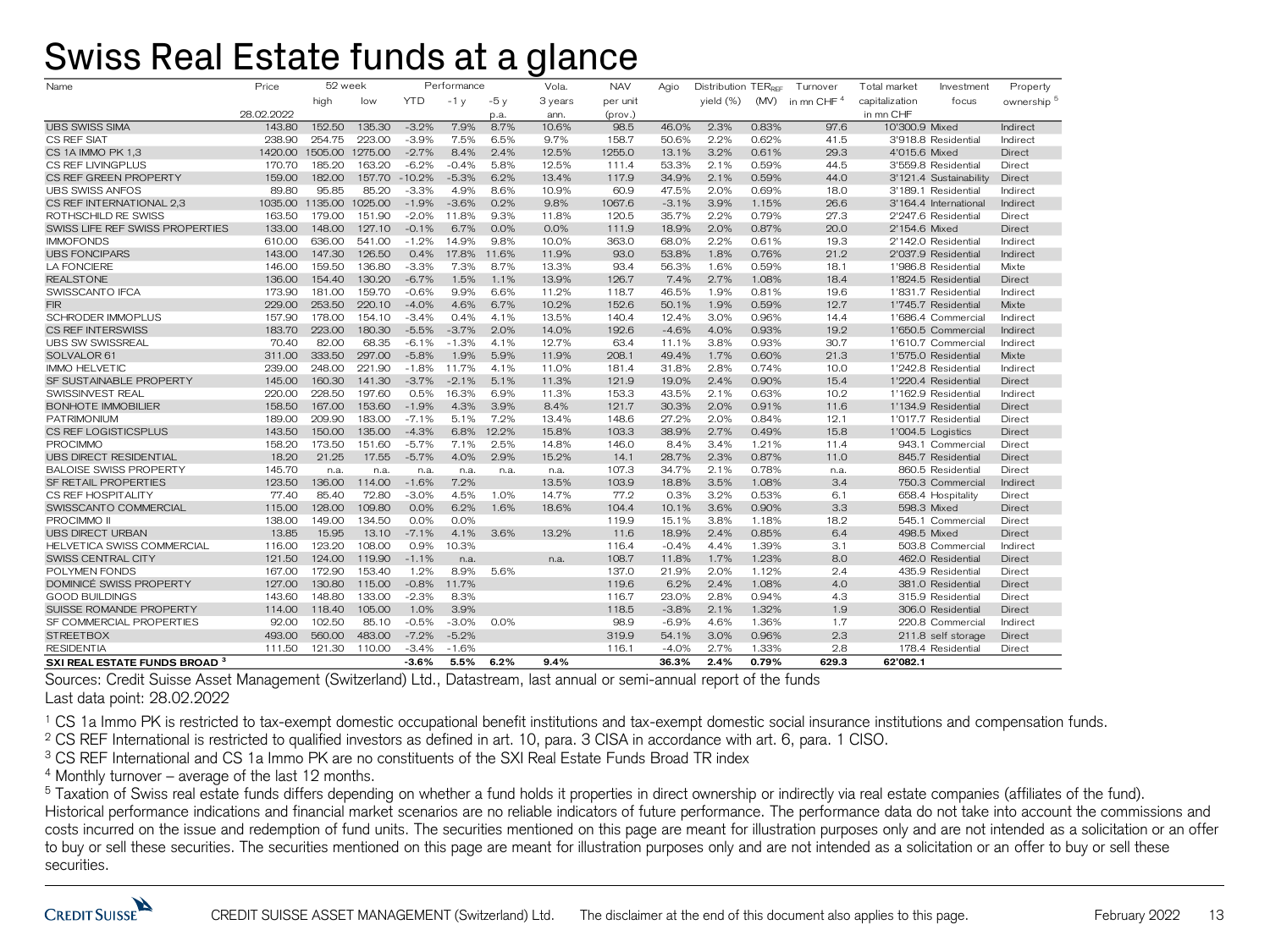#### Premium/discount of Real Estate investment companies Average premium: 19.8%



Sources: Credit Suisse Asset Management (Switzerland) Ltd., Datastream, last annual and semi-annual reports of the companies Last data point: 28.02.2022

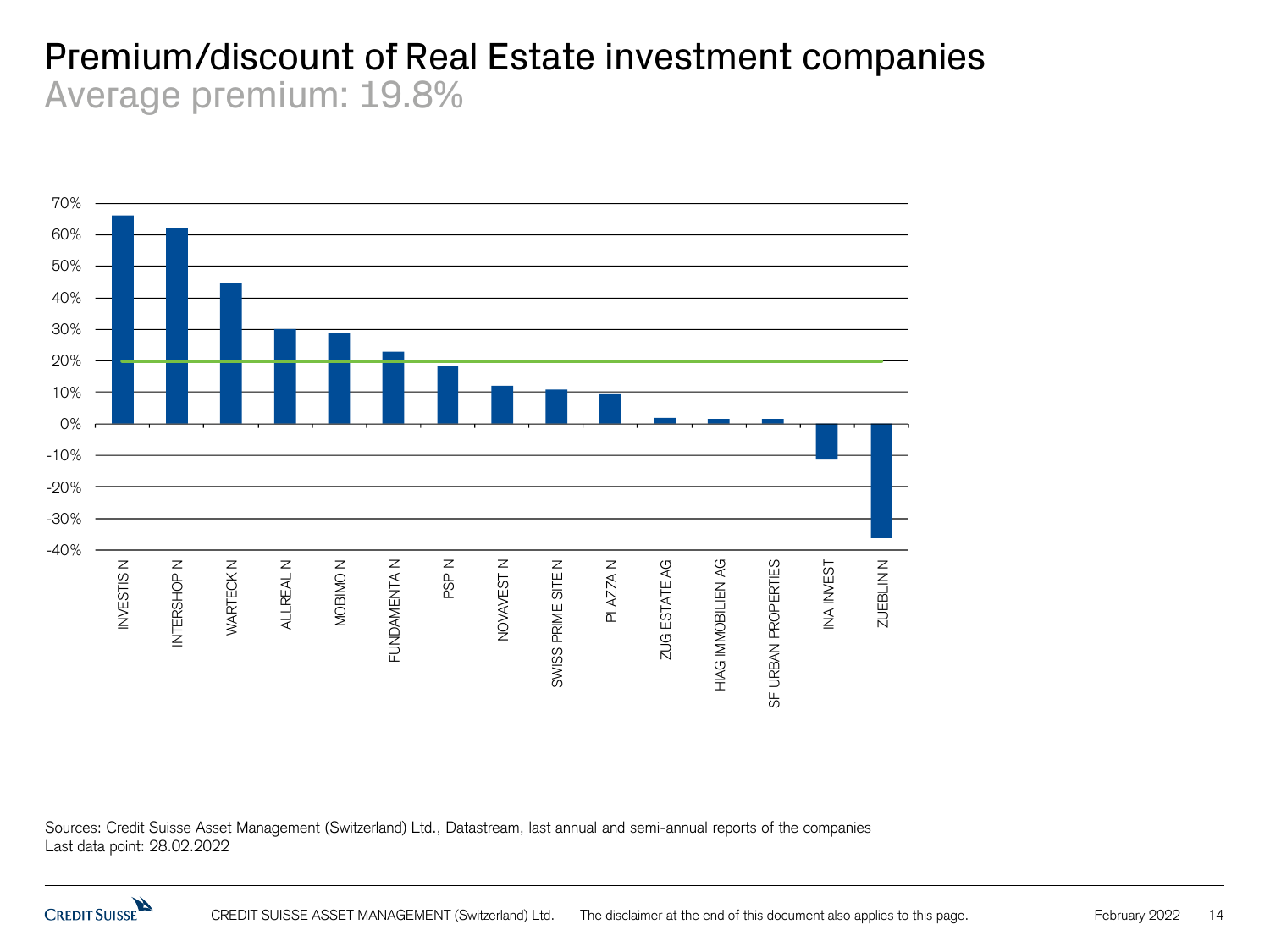# Historical development of Premiums and Agios

Swiss Real Estate investment companies vs. Real Estate funds



Sources: Credit Suisse Asset Management (Switzerland) Ltd., Datastream, last annual and semi-annual reports of the companies Last data point: 28.02.2022

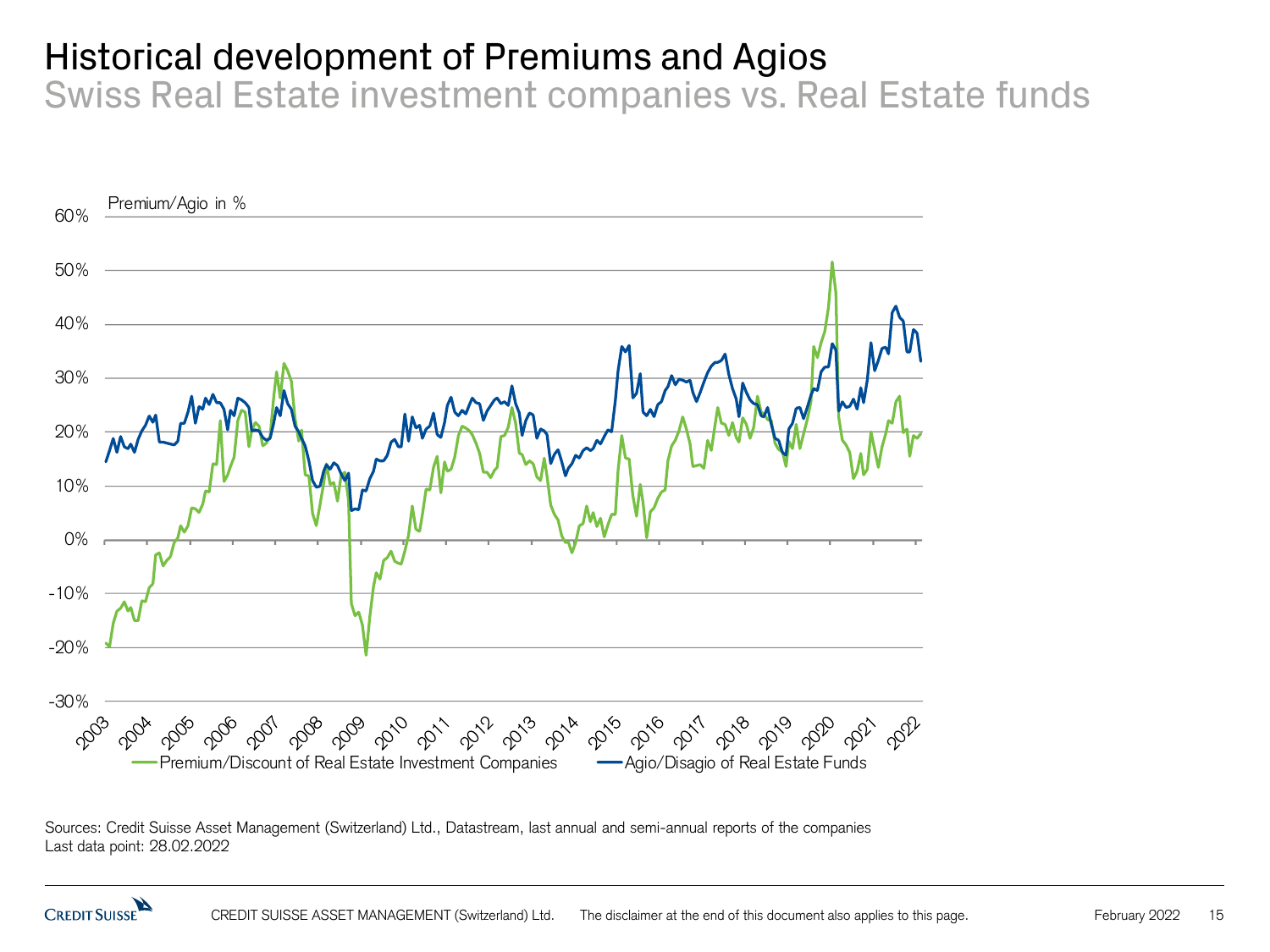#### Distribution yield of Real Estate investment companies Distribution per share compared to the share price



Source: Credit Suisse Asset Management (Switzerland) Ltd., Datastream, last annual and semi-annual reports of the companies Last data point: 28.02.2022

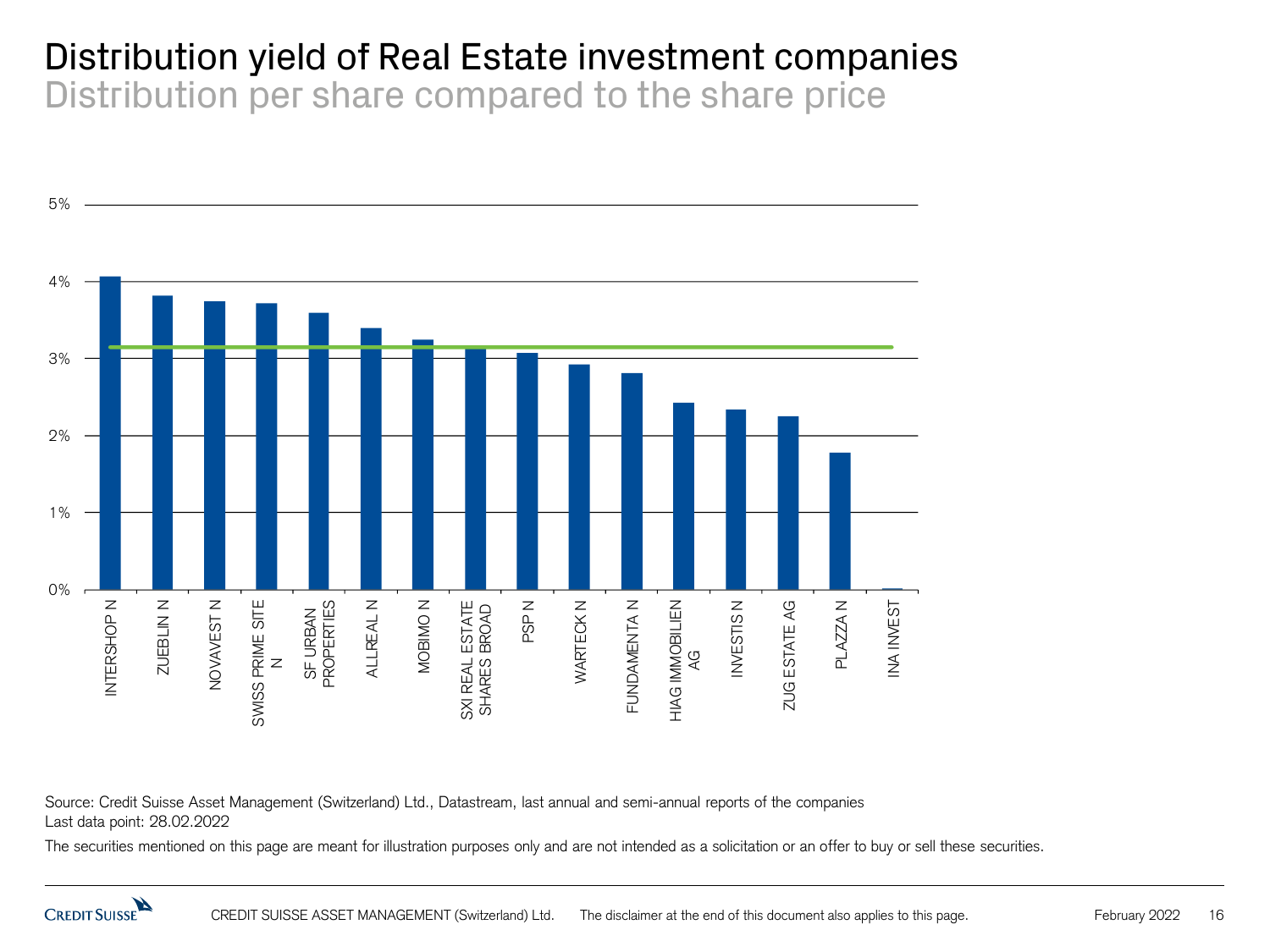# Swiss Real Estate investment companies at a glance

| Name                                | Price      | 52 week |         | Performance |         |         | Vola. | <b>NAV</b>        | Premium  | Distribution | Turnover | Market capi-    |
|-------------------------------------|------------|---------|---------|-------------|---------|---------|-------|-------------------|----------|--------------|----------|-----------------|
|                                     |            | high    | low     | YTD         | $-1v$   | $-5v$   |       | 3 years per share |          | yield (%)    | mn CHF   | talization (FF) |
|                                     | 28.02.2022 |         |         |             |         | p.a.    | ann.  | (prov.)           |          |              |          | mn CHF          |
| SWISS PRIME SITE N                  | 90.15      | 99.30   | 85.10   | 0.6%        | 9.9%    | 5.0%    | 17.5% | 81.24             | 11.0%    | 3.7%         | 232.4    | 6'848.7         |
| <b>PSPN</b>                         | 118.80     | 126.20  | 105.80  | 4.5%        | 13.1%   | 8.5%    | 18.4% | 100,30            | 18.4%    | 3.1%         | 189.1    | 5'449.1         |
| <b>ALLREAL N</b>                    | 199.00     | 205.50  | 179.80  | $-1.5%$     | 11.8%   | 8.8%    | 14.1% | 152.95            | 30.1%    | 3.4%         | 95.5     | 3'092.6         |
| MOBIMO <sub>N</sub>                 | 308.00     | 334.00  | 277.00  | $0.8\%$     | 12.1%   | 6.9%    | 12.7% | 239.09            | 28.8%    | 3.2%         | 53.6     | 2'033.3         |
| <b>INTERSHOP I</b>                  | 614.00     | 637,00  | 568.00  | 0.3%        | 7.9%    | 8.8%    | 18.1% | 378.46            | 62.2%    | 4.1%         | 11.8     | 670.2           |
| <b>ZUG ESTATE AG</b>                | 1950.00    | 2060.00 | 1910.00 | $-1.5%$     | 4.4%    | 5.0%    | 15.2% | 1915.34           | 1.8%     | 2.3%         | 5.2      | 589.4           |
| <b>FUNDAMENTA</b>                   | 19.55      | 20.20   | 17.90   | 0.5%        | 13.8%   |         |       | 15.90             | 23.0%    | 2.8%         | 4.0      | 587.7           |
| PLAZZA N                            | 338,00     | 339.00  | 311.00  | 0.3%        | 10.7%   |         | 8.2%  | 308.77            | 9.5%     | 1.8%         | 3.4      | 494.3           |
| <b>WARTECK N</b>                    | 2390.00    | 2470.00 | 2270.00 | 0.8%        | 7.0%    | 8.9%    | 7.5%  | 1655.44           | 44.4%    | 2.9%         | 3.8      | 403.8           |
| NOVAVEST N                          | 46.80      | 49.00   | 44.60   | 0.6%        | 5.5%    |         |       | 41.71             | 12.2%    | 3.7%         | 2.7      | 360.9           |
| <b>HIAG IMMOBILIEN AG</b>           | 94.60      | 16.50   | 92.20   | $-0.4%$     | $-3.9%$ | $-0.6%$ | 19.2% | 93.01             | 1.7%     | 2.4%         | 5.9      | 454.1           |
| <b>INVESTIS</b>                     | 107.00     | 109.00  | 86,80   | 2.4%        | 23.6%   |         | 12.4% | 64.40             | 66.2%    | 2.3%         | 6.2      | 299.5           |
| SF URBAN PROPERTIES                 | 100.00     | 106.00  | 93.50   | $-1.0%$     | 10.8%   | 5.4%    | 13.6% | 98.35             | 1.7%     | 3.6%         | 1.2      | 273.0           |
| <b>INA INVEST N</b>                 | 19.46      | 19.46   | 18.10   | 4.1%        | 0.3%    |         |       | 21.91             | $-11.2%$ | 0.0%         | 2.1      | 96.3            |
| <b>ZUEBLIN N</b>                    | 26.20      | 29.80   | 25.40   | 0.0%        | 14.3%   | 9.9%    | 22.9% | 41.13             | $-36.3%$ | 3.8%         | 0.4      | 45.3            |
| <b>SXI REAL ESTATE SHARES BROAD</b> |            |         |         | $1.2\%$     | 10.8%   | $6.8\%$ | 14.0% |                   | 19.8%    | 3.1%         | 617.2    | 21'698.3        |

Source: Credit Suisse Asset Management (Switzerland) Ltd., Datastream, last annual and semi-annual reports of the companies Last data point: 28.02.2022

<sup>1</sup> Monthly turnover – average of the last 12 months

The securities mentioned on this page are meant for illustration purposes only and are not intended as a solicitation or an offer to buy or sell these securities. Historical performance indications and financial market scenarios are not reliable indicators of future performance.

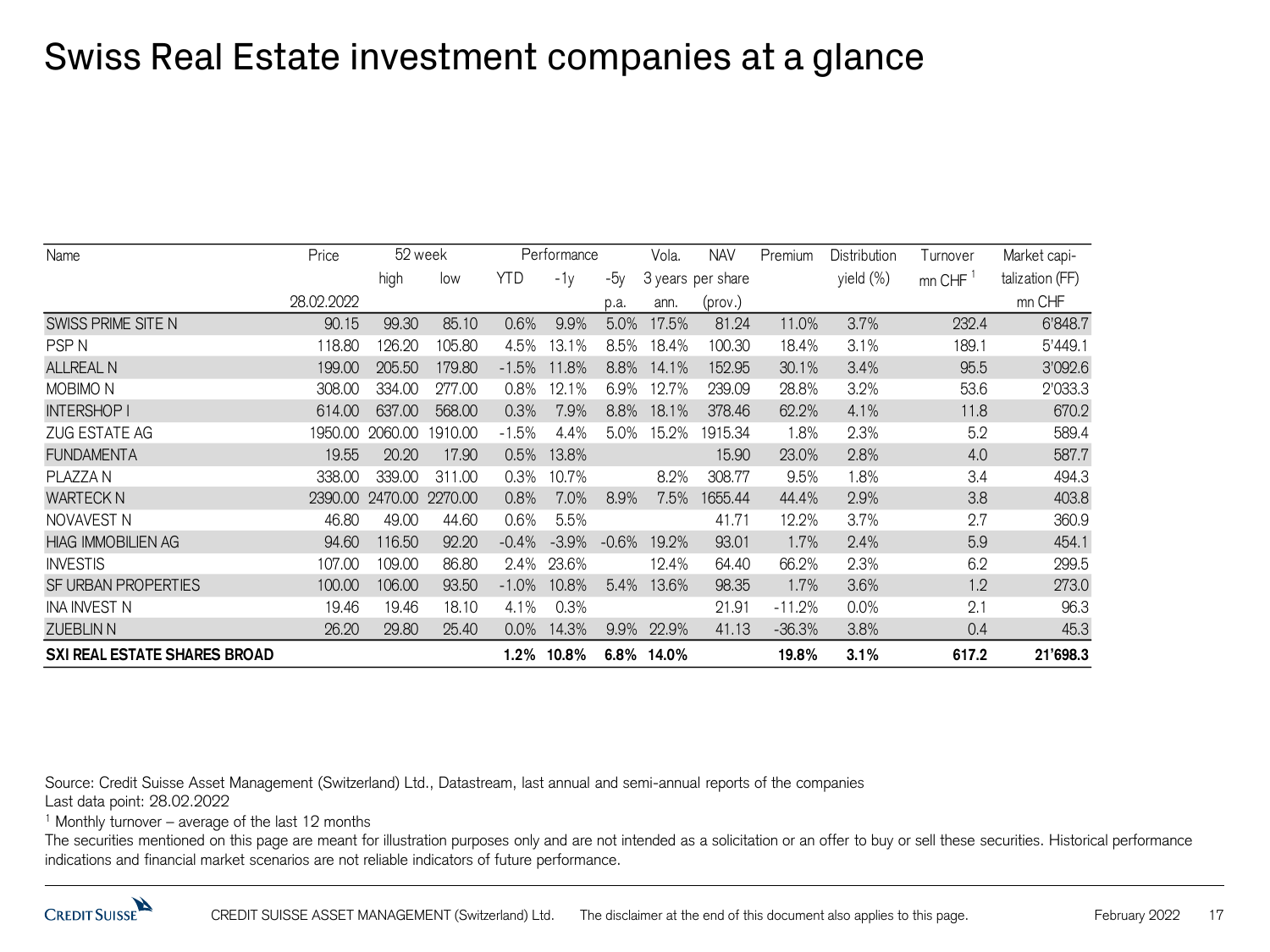# Global Real Estate Your contact partner



**Real Estate Strategies & Advisory Ulrich Braun** Managing Director

ulrich.braun@credit-suisse.com Phone +41 44 332 58 08<sup>1</sup>



#### **Real Estate Strategies & Advisory**

**Christian Braun, CIIA Director** 

christian.braun@credit-suisse.com Phone +41 44 333 44 00<sup>1</sup>



#### **Real Estate Strategies & Advisory Carolina Bocchini Director**

carolina.bocchini@credit-suisse.com Phone +41 44 333 75 671

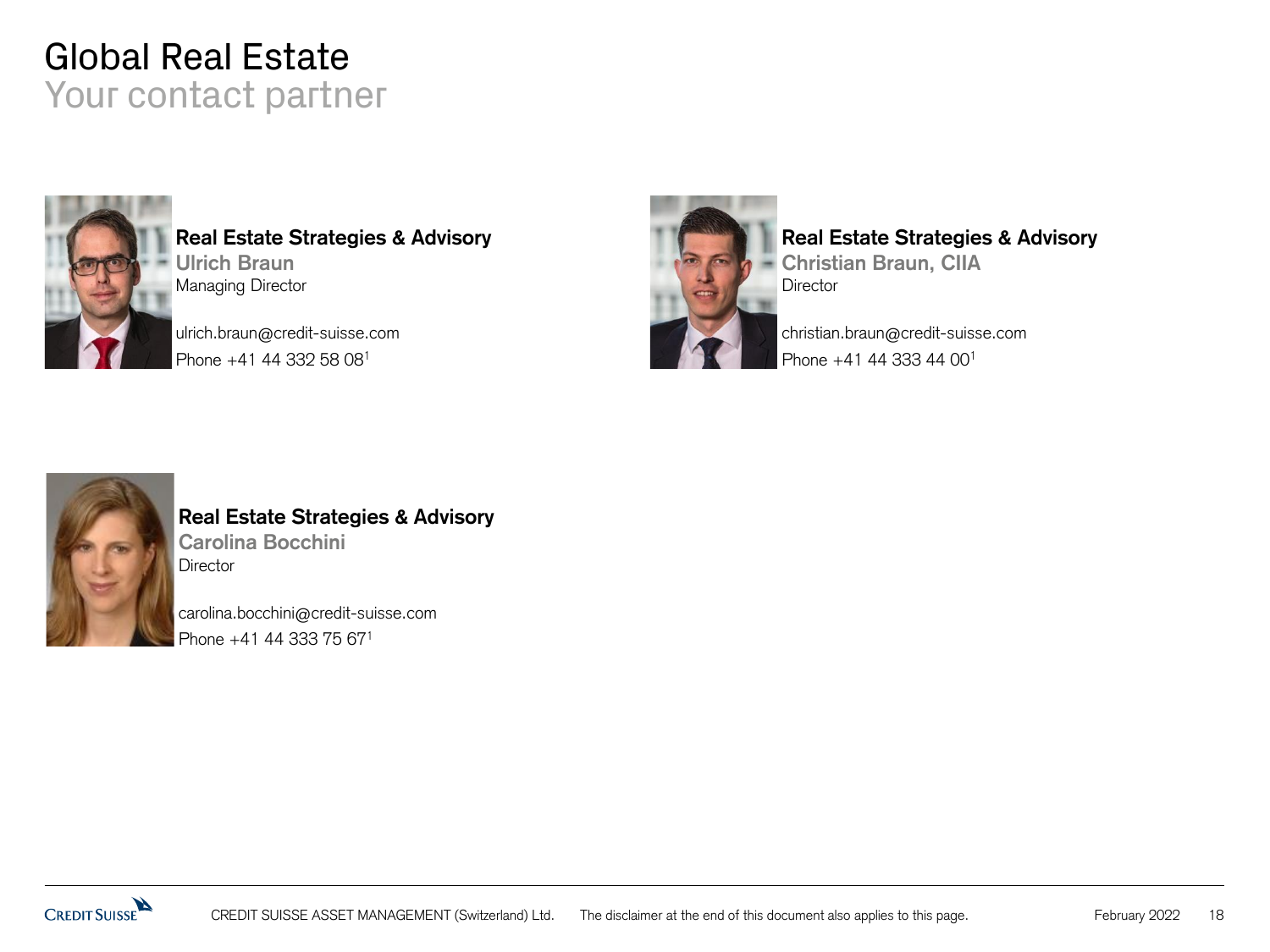# Disclaimer

"This material constitutes marketing material of Credit Suisse Group AG and/or its affiliates (hereafter "CS").

This material does not constitute or form part of an offer or invitation to issue or sell, or of a solicitation of an offer to subscribe or buy, any securities or other financial instruments, or enter into any other financial transaction, nor does it constitute an inducement or incitement to participate in any product, offering or investment.

Nothing in this material constitutes investment research or investment advice and may not be relied upon. It is not tailored to your individual circumstances, or otherwise constitutes a personal recommendation.

The information and views expressed herein are those of CS at the time of writing and are subject to change at any time without notice. They are derived from sources believed to be reliable. CS provides no guarantee with regard to the content and completeness of the information and where legally possible does not accept any liability for losses that might arise from making use of the information. If nothing is indicated to the contrary, all figures are unaudited. The information provided herein is for the exclusive use of the recipient.

The information provided in this material may change after the date of this material without notice and CS has no obligation to update the information.

This material may contain information that is licensed and/or protected under intellectual property rights of the licensors and property right holders. Nothing in this material shall be construed to impose any liability on the licensors or property right holders. Unauthorised copying of the information of the licensors or property right holders is strictly prohibited.

The full offering documentation including, the prospectus or offering memorandum, the key investor information document (KIID), the basic information document (Basisinformationsblatt) for Swiss products, the fund rules, as well as the annual and bi-annual reports ("Full offering documentation"), as the case may be, may be obtained free of charge in the languages listed below from the legal entity/entities indicated below or where available via FundSearch (am-credit-suisse/fundsearch).

Information on your local distributors, representatives, information agent, paying agent, if any, and your local contacts in respect of the investment product(s) can be found below.

The only legally binding terms of any investment product described in this material, including risk considerations, objectives, charges and expenses are set forth in the prospectus, offering memorandum, subscription documents, fund contract and/or any other fund governing documents.

For a full description of the features of the products mentioned in this material as well as a full description of the opportunities, risks, and costs associated with the respective products, please refer to the relevant underlying securities prospectuses, sales prospectuses, or other additional product documents, which we will be pleased to provide to you at any time upon request.

This material may not be forwarded or distributed to any other person and may not be reproduced. Any forwarding, distribution or reproduction is unauthorized and may result in a violation of the U.S. Securities Act of 1933, as amended (the "Securities Act"). The securities referred to herein have not been, and will not be, registered under the Securities Act, or the securities laws of any states of the United States and, subject to certain exceptions, the securities may not be offered, pledged, sold or otherwise transferred within the United States or to, or for the benefit or account of, U.S. persons. In addition, there may be conflicts of interest with regard to the investment.

In connection with the provision of services, Credit Suisse AG and/or its affiliates may pay third parties or receive from third parties, as part of their fee or otherwise, a one-time or recurring fee (e.g., issuing commissions, placement commissions or trailer fees).

Prospective investors should independently and carefully assess (with their tax, legal and financial advisers) the specific risks described in available materials, and applicable legal, regulatory, credit, tax and accounting consequences prior to making any investment decision.

The alternative investment fund manager or the management company, as applicable, may decide to terminate local arrangements for the marketing of the shares/units of a fund, including terminating registrations or notifications with the local supervisory authority.

Copyright © 2022 CREDIT SUISSE GROUP AG and/or its affiliates. All rights reserved.